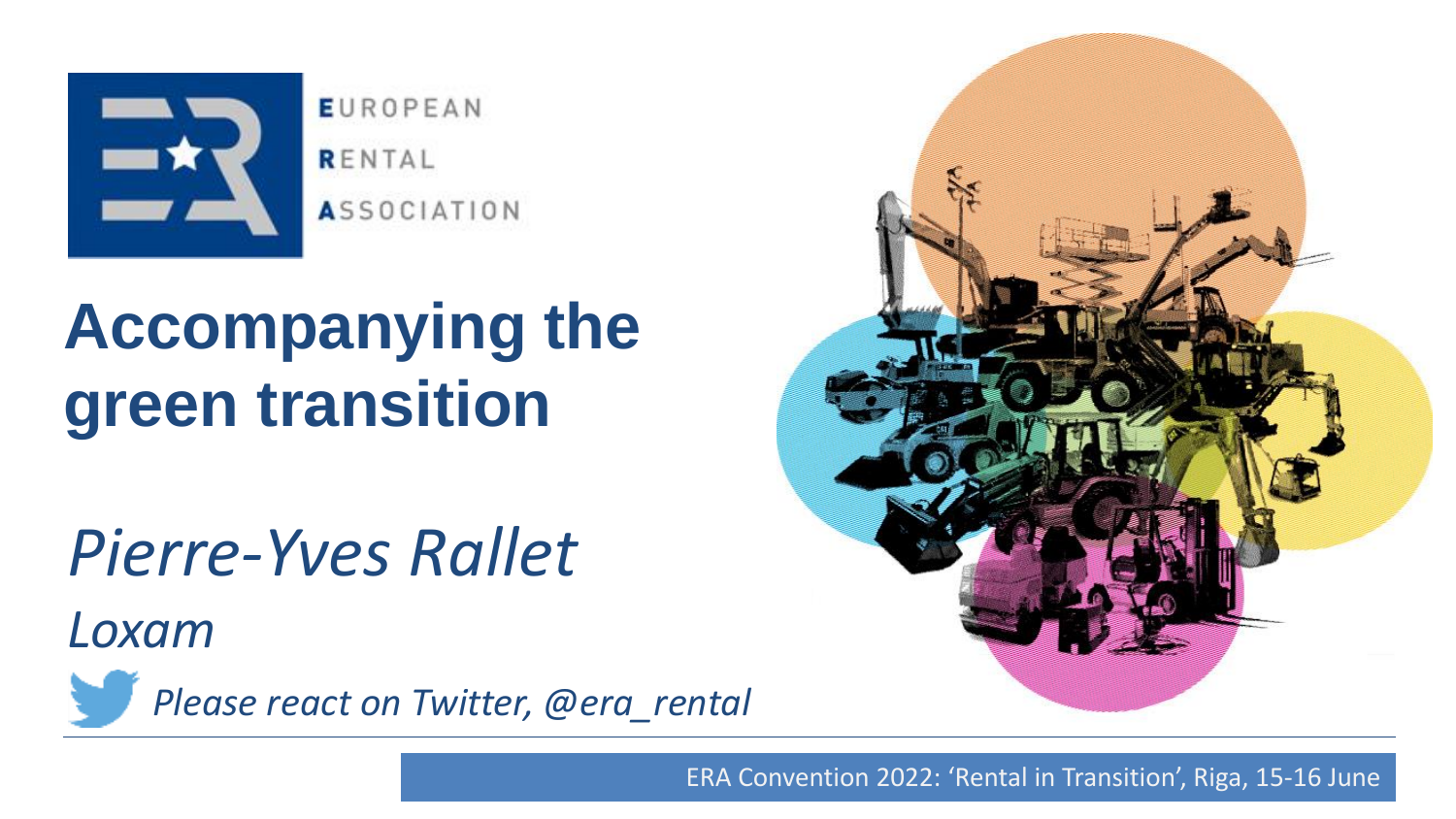## **Today's workshop**

- A quick update on the work of the Promotion Committee
- Presentation on "Expanding and reinforcing accessible digital tools to serve the green transition" – Adrien Montoille, Hiboo
- Workshop (groups of ten) on:
	- How can rental companies help customers to accelerate the green transition and what are the barriers to using green equipment?
	- How do we promote the green transition to customers?
- Wrap-up of our session

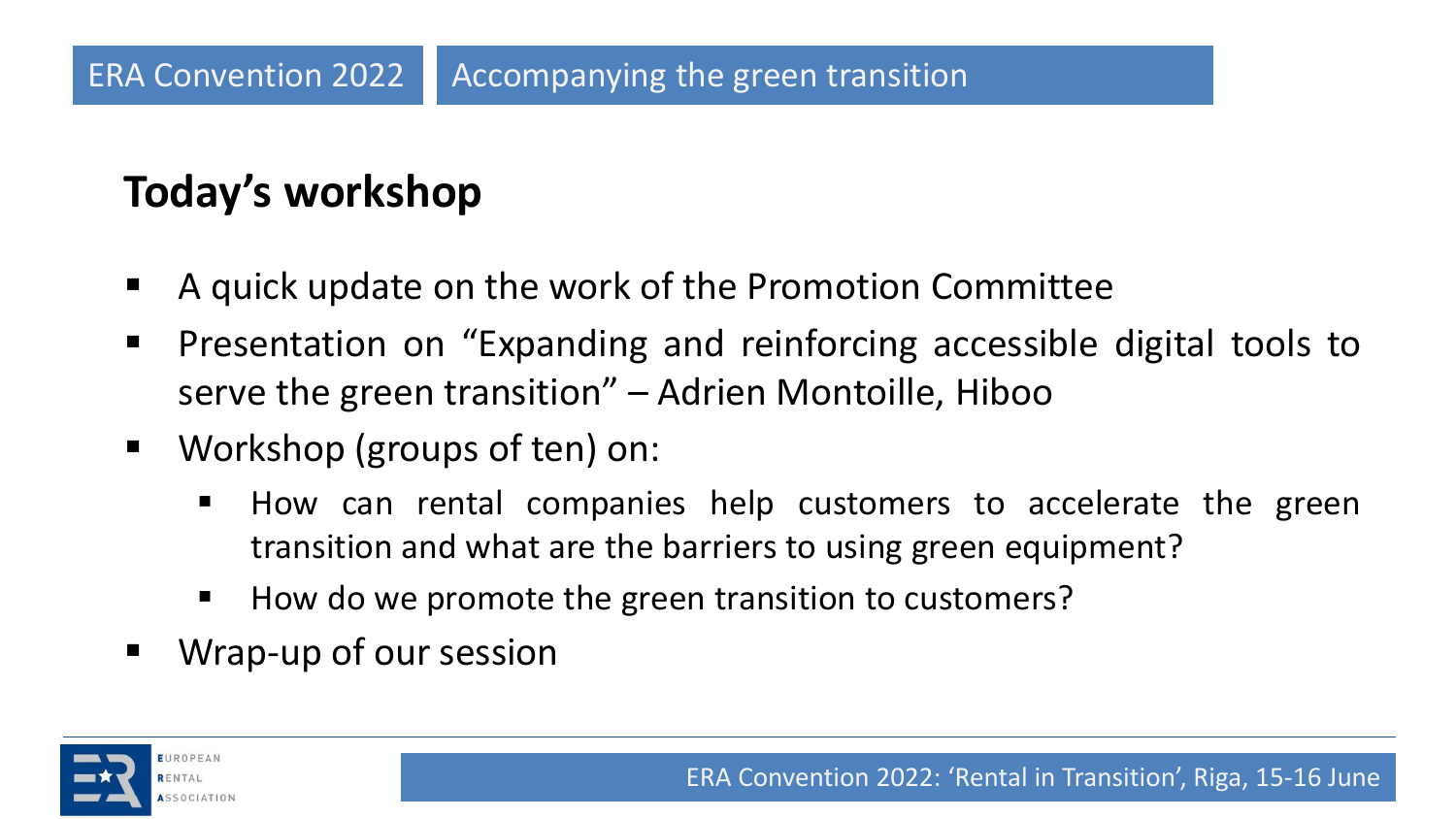Promotion Committee members include:

- 5 **Rental associations**
- 8 **Rental companies**



**Pierre-Yves Rallet** Committee Chairman

6 **Suppliers**

**See the full list on the ERA website**

https://erarental.org/mission-and-structure/

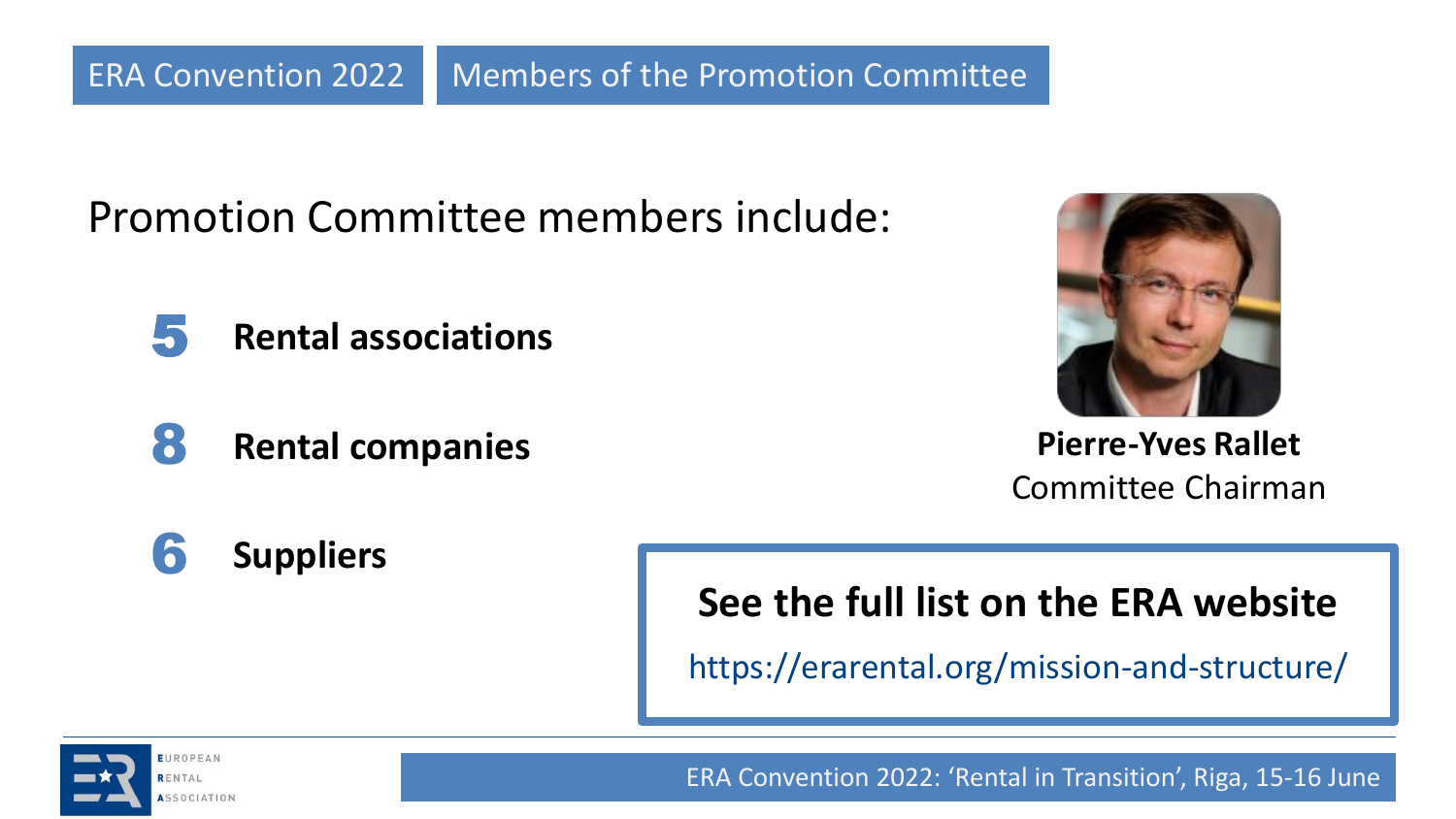- **Partnership with Lectura** has enhanced reach of TCO and CO2 calculators
- **Investment in videos** to promote ERA and the industry
- **Audience growth** on the website and social media
- **New publications** for promoting and supporting the industry
- **International cooperation** through Global Rental Alliance

### **The future priority for the Committee will be promoting rental to new customers**

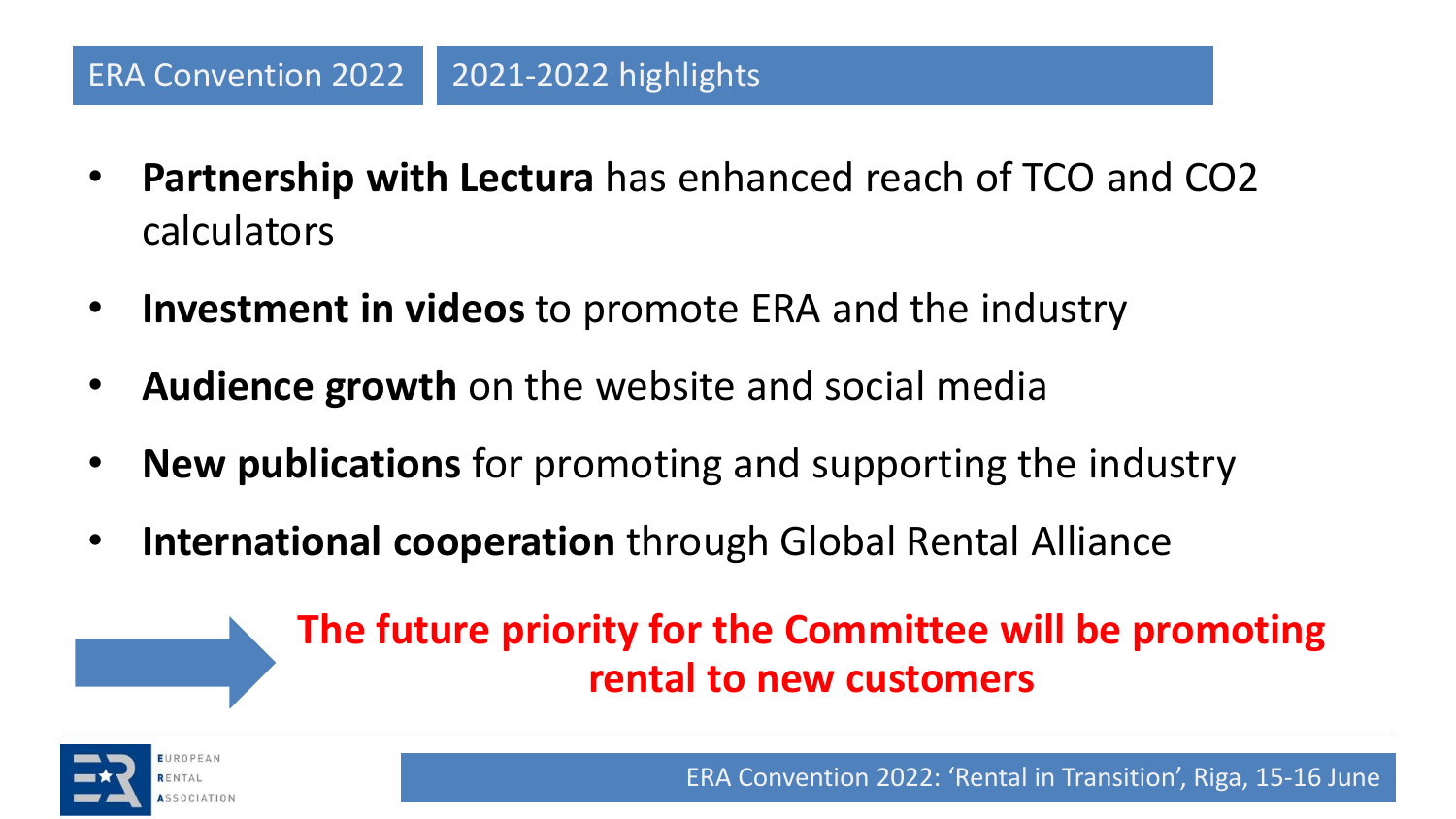**Partnership with Lectura to promote TCO and CO2 calculators:**

- CO2 and TCO calculators promoted on Lectura Specs website
- Big increase in users and traffic
- Reaches target audience of equipment users



#### **Updates**

**TCO Calculator now includes electric equipment (general construction)**

**CO2 upgrade will be released in the autumn, including tools, modular space and project calculators** 

UROPEAN SSOCIATION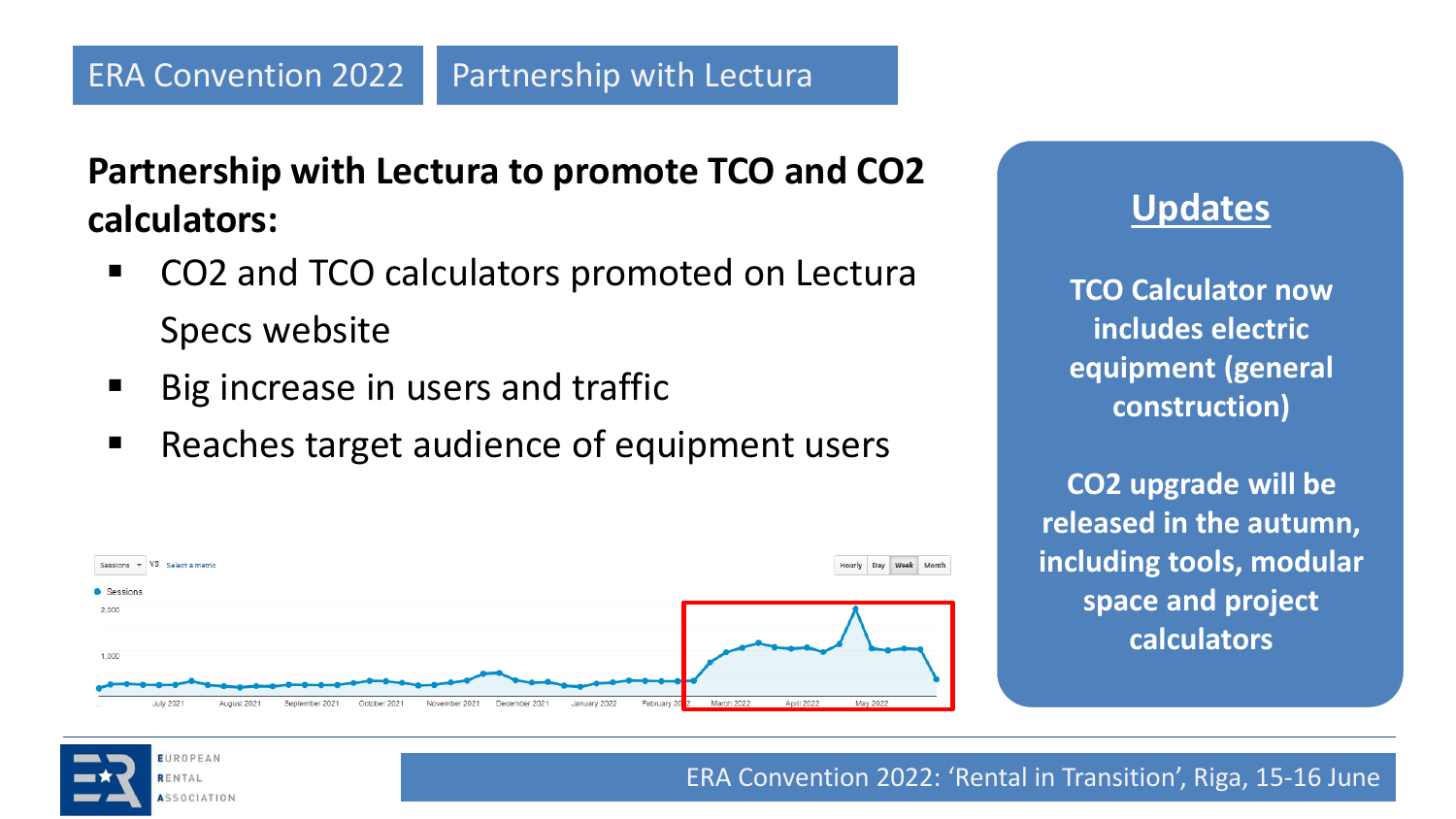#### **New ways of promoting ERA and the industry**

- Market Report video published and promoted ( $\approx$ 40k views)
- Anything can be rented and ERA presentation videos just published
- **In the pipeline**:
	- Jobs in rental
	- Sustainability
	- Benefits of rental
	- Impact of digitalisation



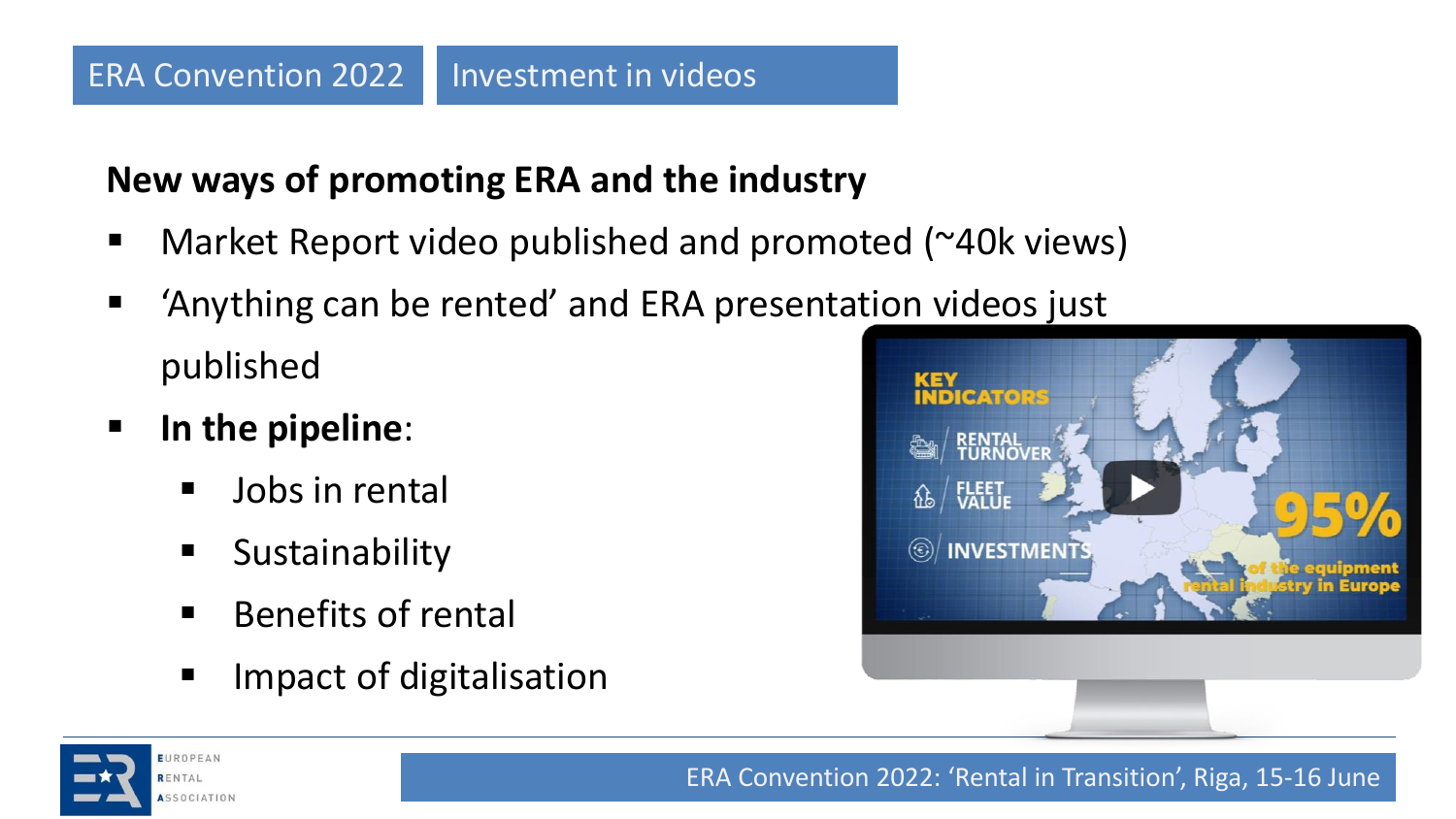- 28% Growth in website traffic
- 185 Tweets
- 10% Growth in Twitter followers
- 154 LinkedIn posts
- 42% Growth in LinkedIn followers





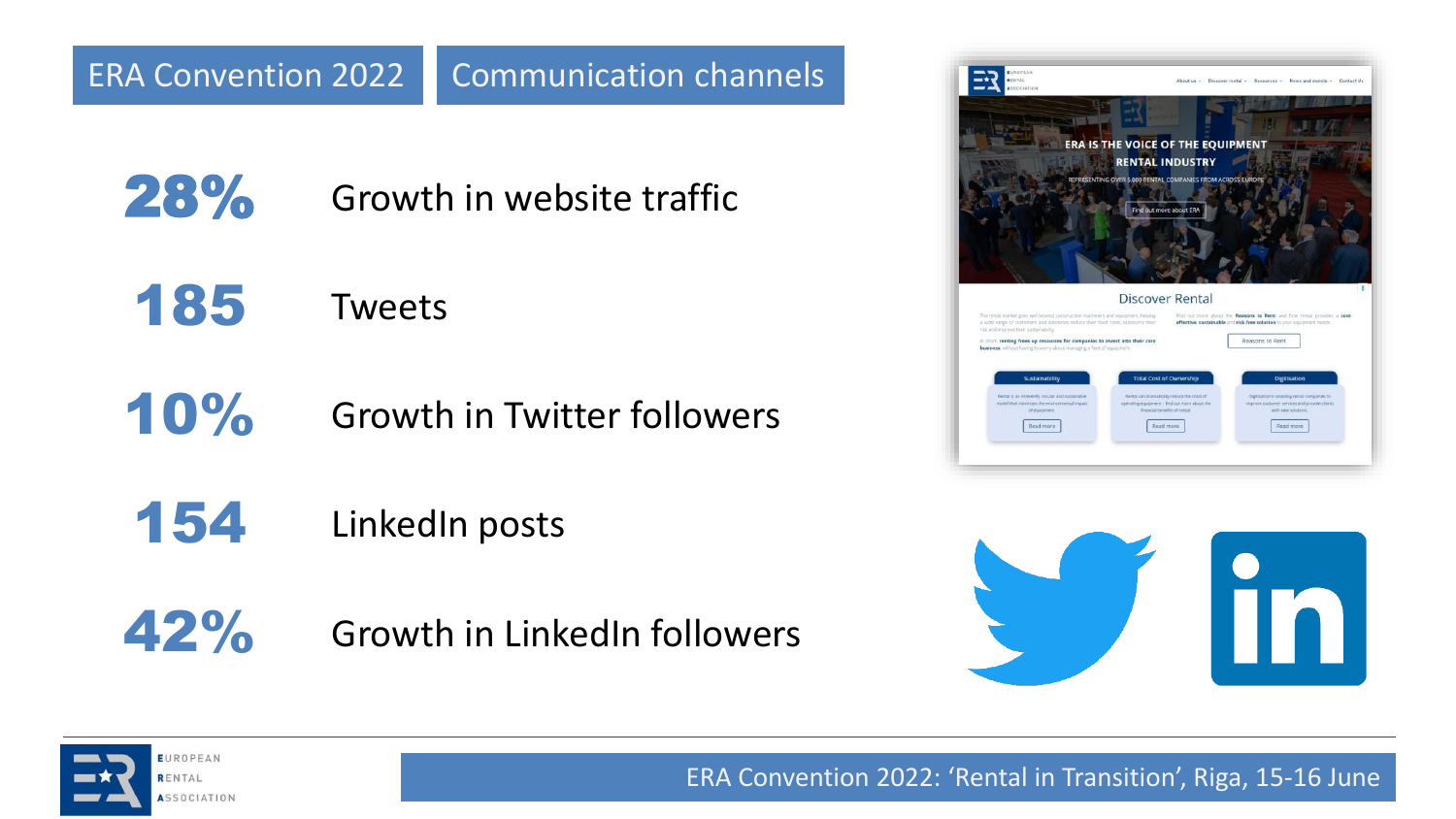#### Publications ERA Convention 2022

- Discover Rental update released in September
- Promotes the benefits of rental, the range of products that can be rented, sustainability, etc.
- Other publications promoted in the past 12 months:
	- BIM Guide
	- Digitisation best practices
	- CSR KPIs
	- Cybersecurity guide



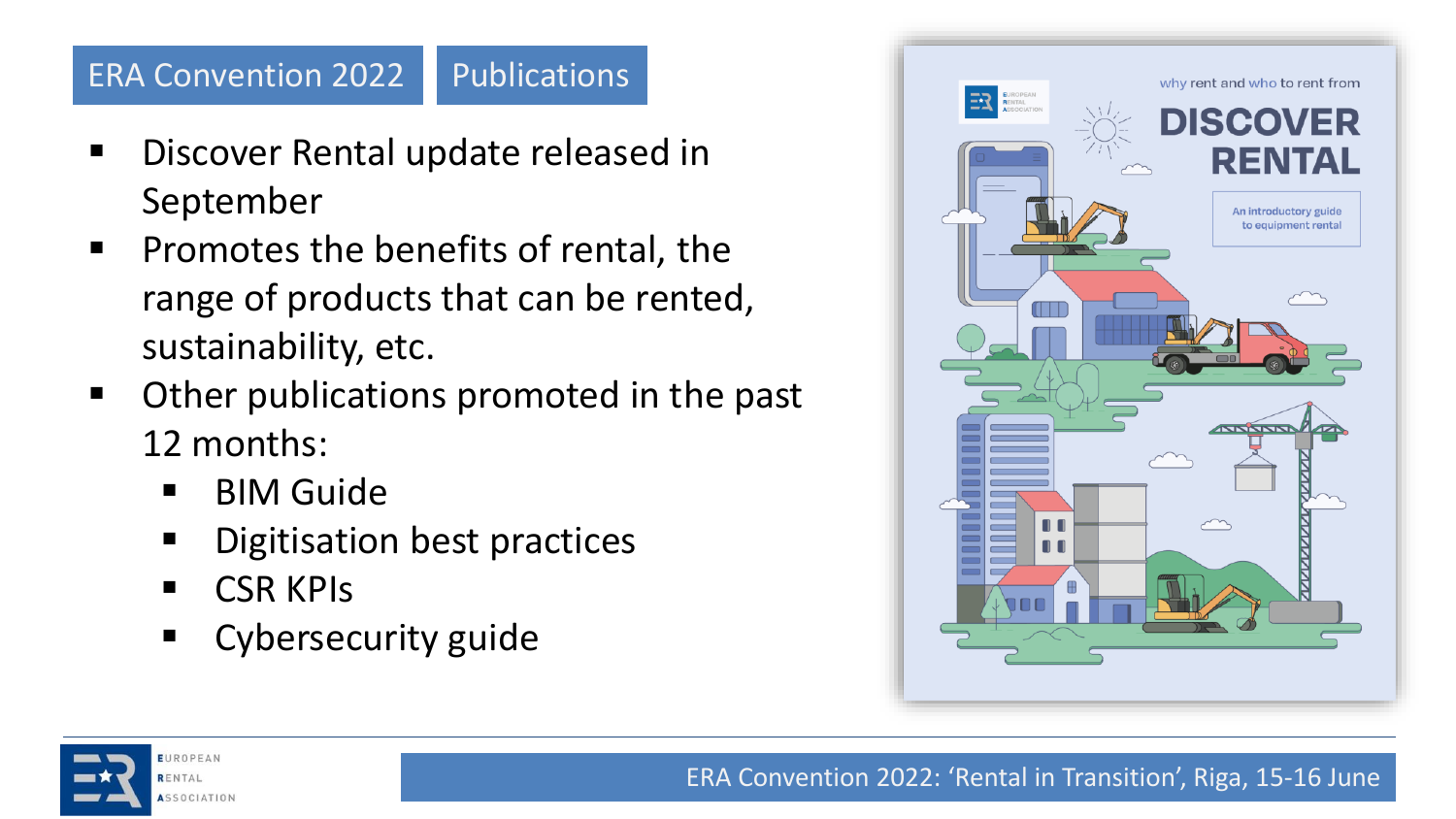#### Global Rental Alliance ERA Convention 2022

- ERA now manages the Global Rental Alliance (GRA)
- The GRA is an alliance of 8 rental associations from around the world
- It is an important vehicle for promoting rental around the world and sharing best practices
- **•** The GRA website globalrentalalliance.org will be published very soon





Administered by the European Rental Association



EUROPEAN SSOCIATION